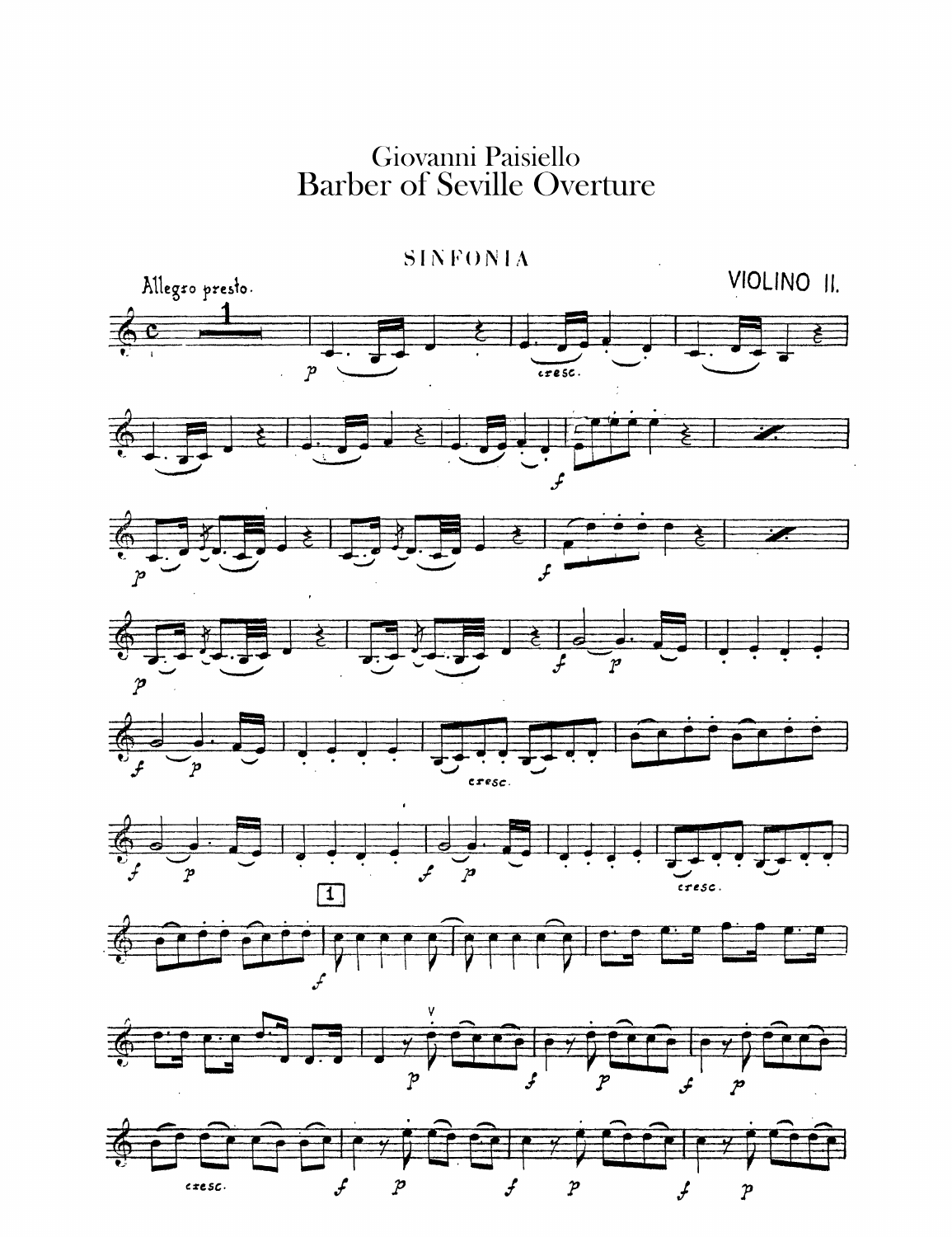Paisiello — Barber of Seville

Violin II



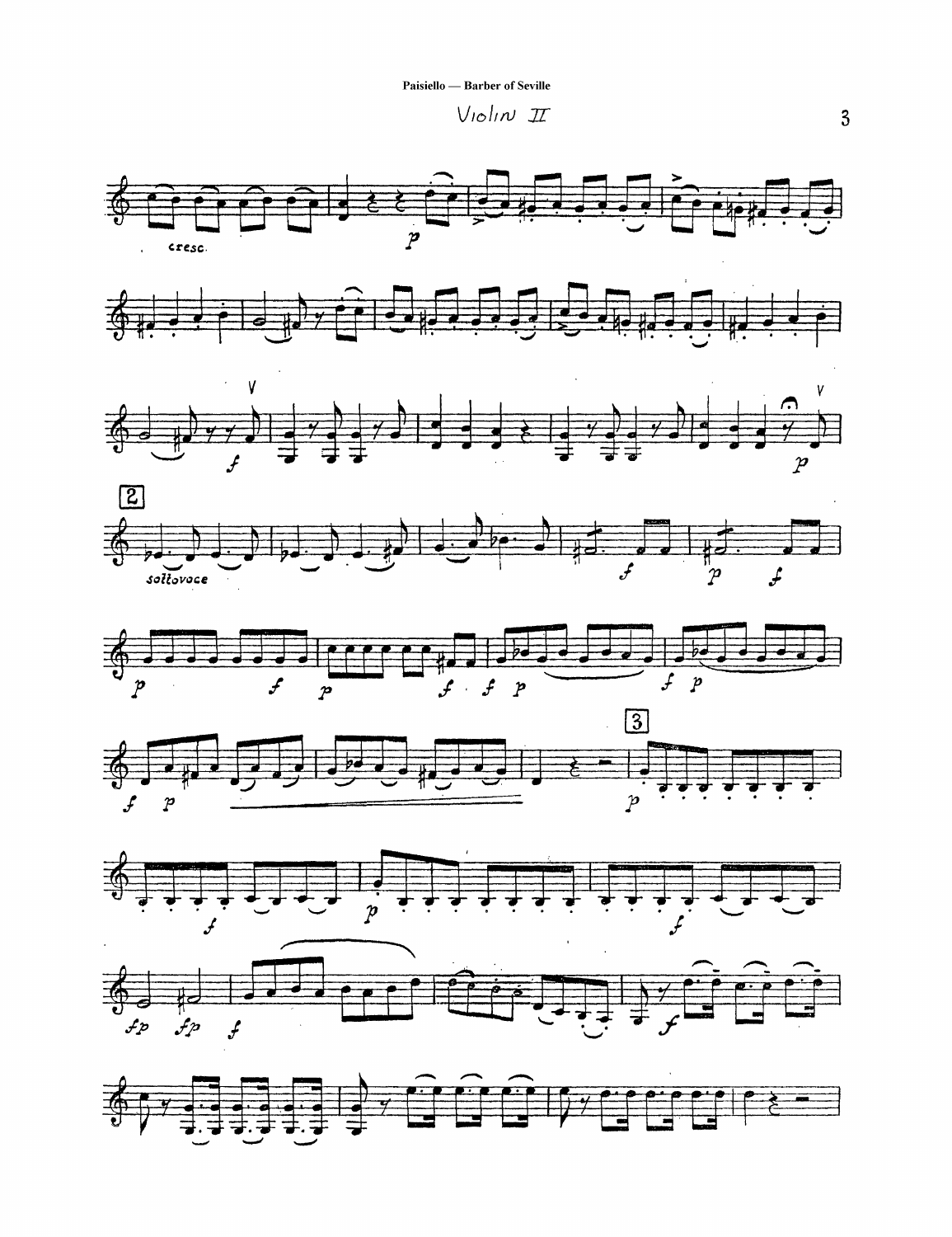



















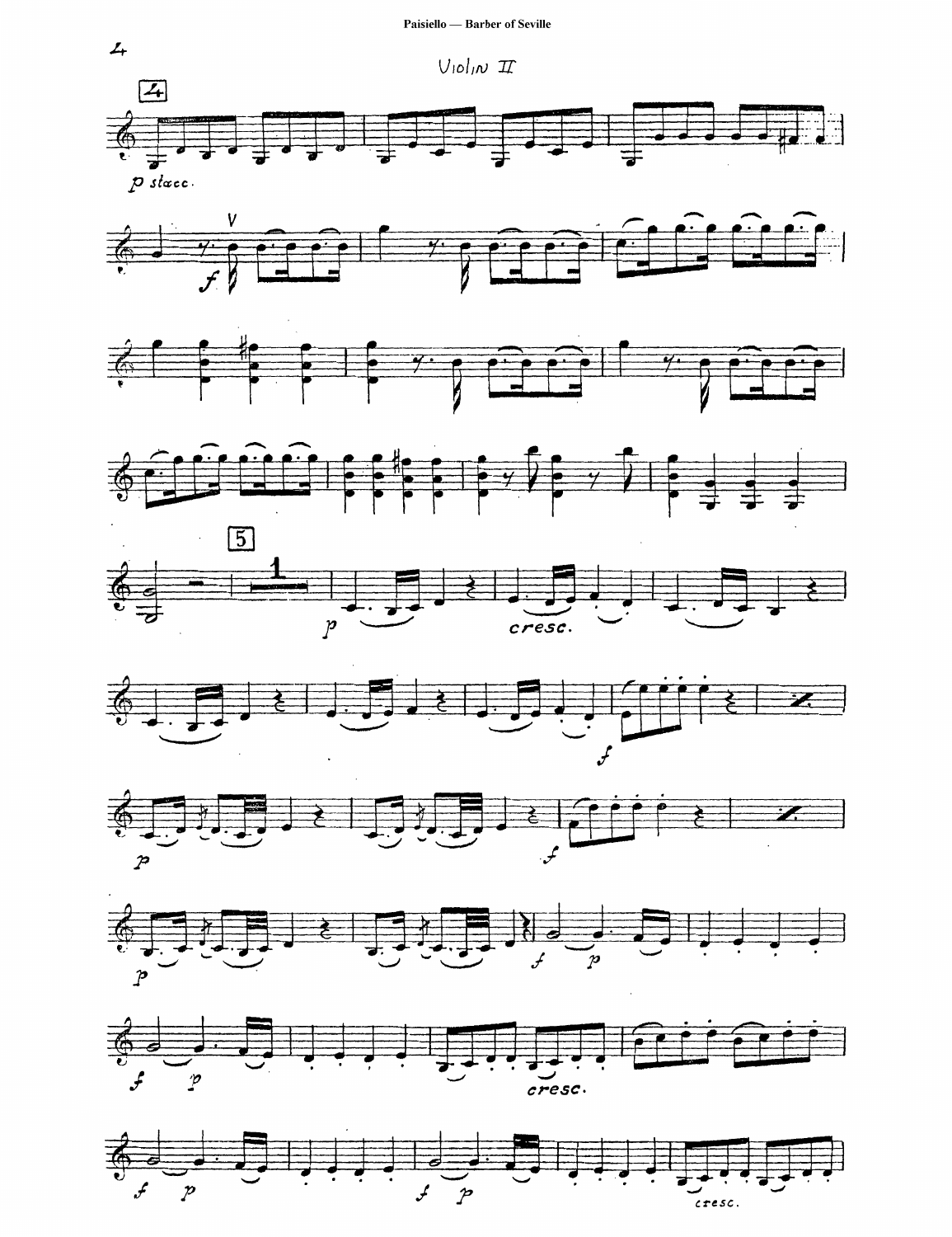$V$ lolin  $I\hspace{-0.1cm}I$